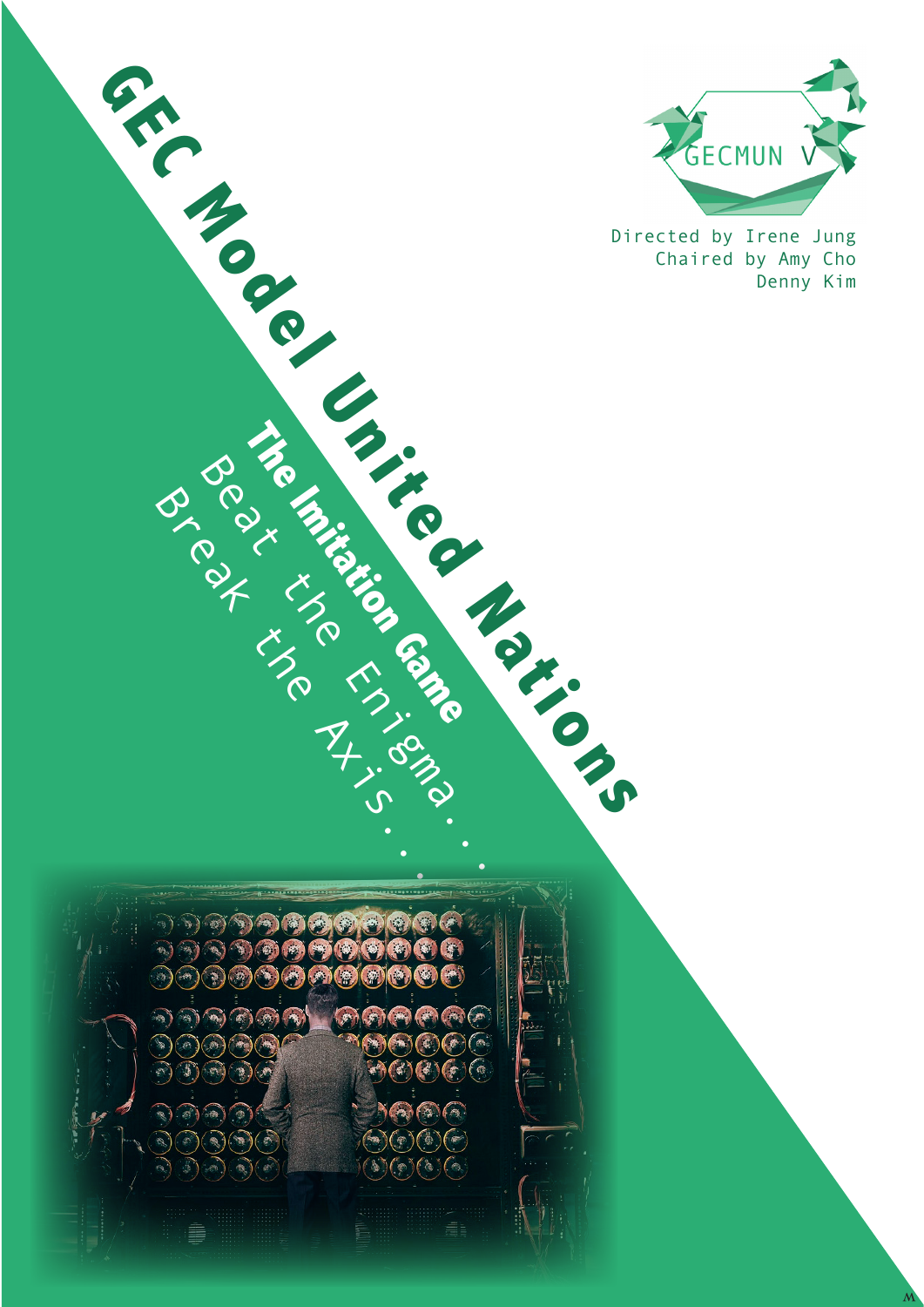## Table of Contents

Letter from the Chairs | Pg. 3

Introduction to the Committee | Pg. 4

Glossary of Key Terms | Pg. 5

Information | Pg. 6

- Historical Background | Pg. 6
- World War II Timeline | Pg. 7
- Main Agenda | Pg. 7

Delegate Positions | Pg. 8

Questions to Consider | Pg. 11

Bibliography | Pg. 12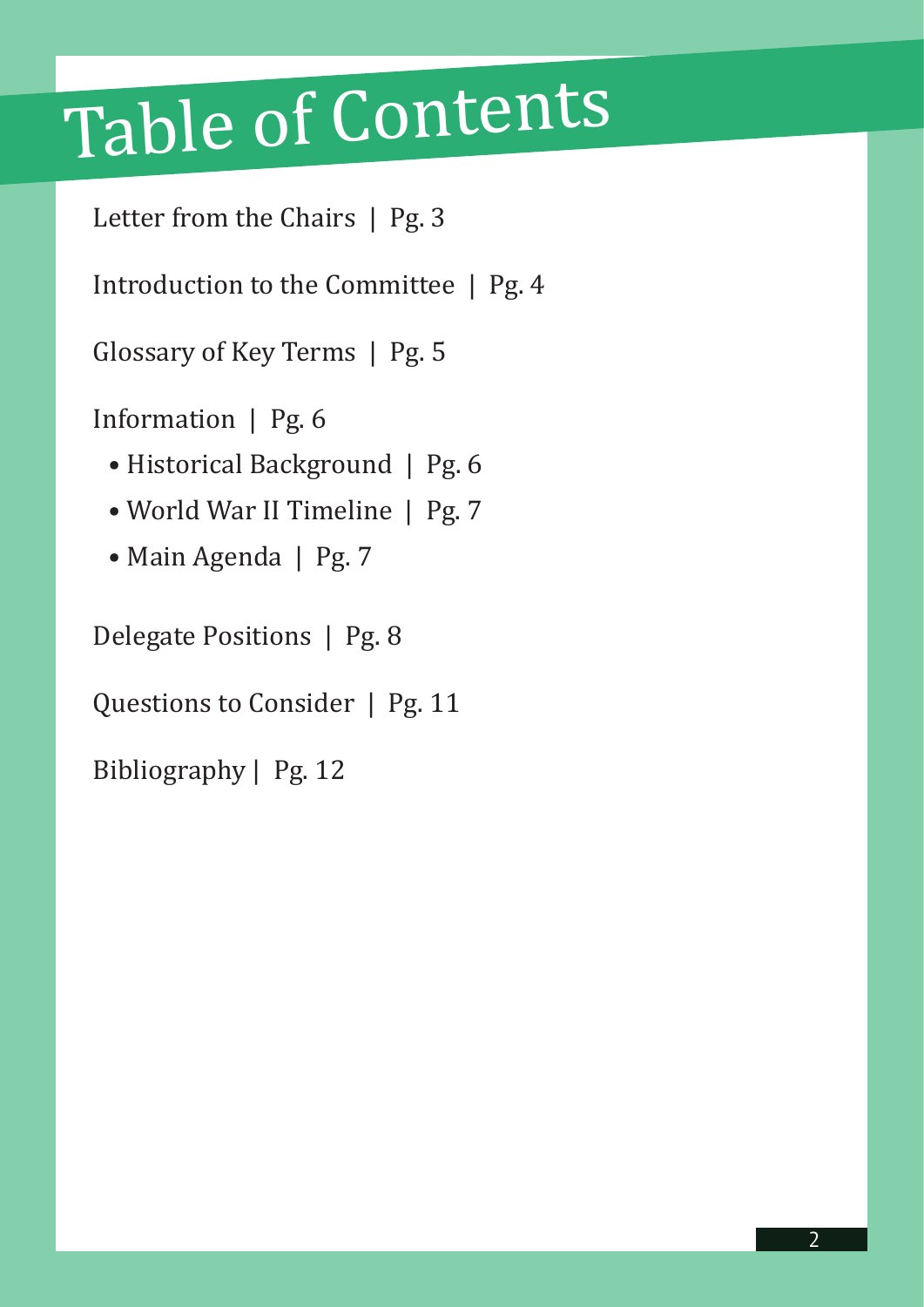# Letters from the Chairs

## Greetings Delegates,

I am Irene Jung, a junior at Korea International School Jeju. I will be serving as your director for the Imitation Game committee at GECMUN V. I have been participating in MUN for the past five years and have dedicated the significant part of my MUN career to designing and participating in crisis committees. Crisis committees are unique in a sense that it enables delegates to think on their feet. Debates are not confined to static and often predetermined solutions, but rather encompass a wide range of both historical and fictional topics. This year, we will be pushing the frontier of MUN by providing the delegates with various opportunities to draft innovative solutions and be engaged in vigorous debates. Make the most of this chance and enrich your MUN experience! If you have any questions or concerns, please contact dejung20@kis.ac. Good luck with your preparation!

## Dear Delegates,

Welcome to the fifth session of GECMUN! My name is Amy Cho, currently a junior in Korea International School Jeju. I have been participating in MUN as a chair and a delegate for the past five years, and it is my highest honor and pleasure to be serving as your head chair for this committee. I sincerely hope this session will be an intriguing experience for the delegates to step out of their stereotype that MUN is a formal, serious debate, but rather an opportunity to voice innovative ideas and have active discussions to directly correspond to crisis updates. At the same time, we expect the delegates to have great understanding of the agenda prior to the conference.

Please feel free to contact me through my email yjcho20@kis.ac to ask any questions regarding the committee or general rules of procedures. I look forward to meeting all of you this upcoming March and listening to your creative ideas!

## Dear Delegates,

This is Denny Kim from Korea International School Jeju Campus, currently a sophomore. I would like to welcome you all for being in the committee that will let us to see the different course of the history. This is my first time chairing, and I hope to learn alongside with you as we experience the challenge of enigma. This is a historical committee, a committee about our past, and we get to go back in time to relive it. This committee will be fast-paced, stimulating, complex, competitive and fun. If you have any questions or concerns, please feel free to ask me via dhwankim21@kis.ac! Good luck!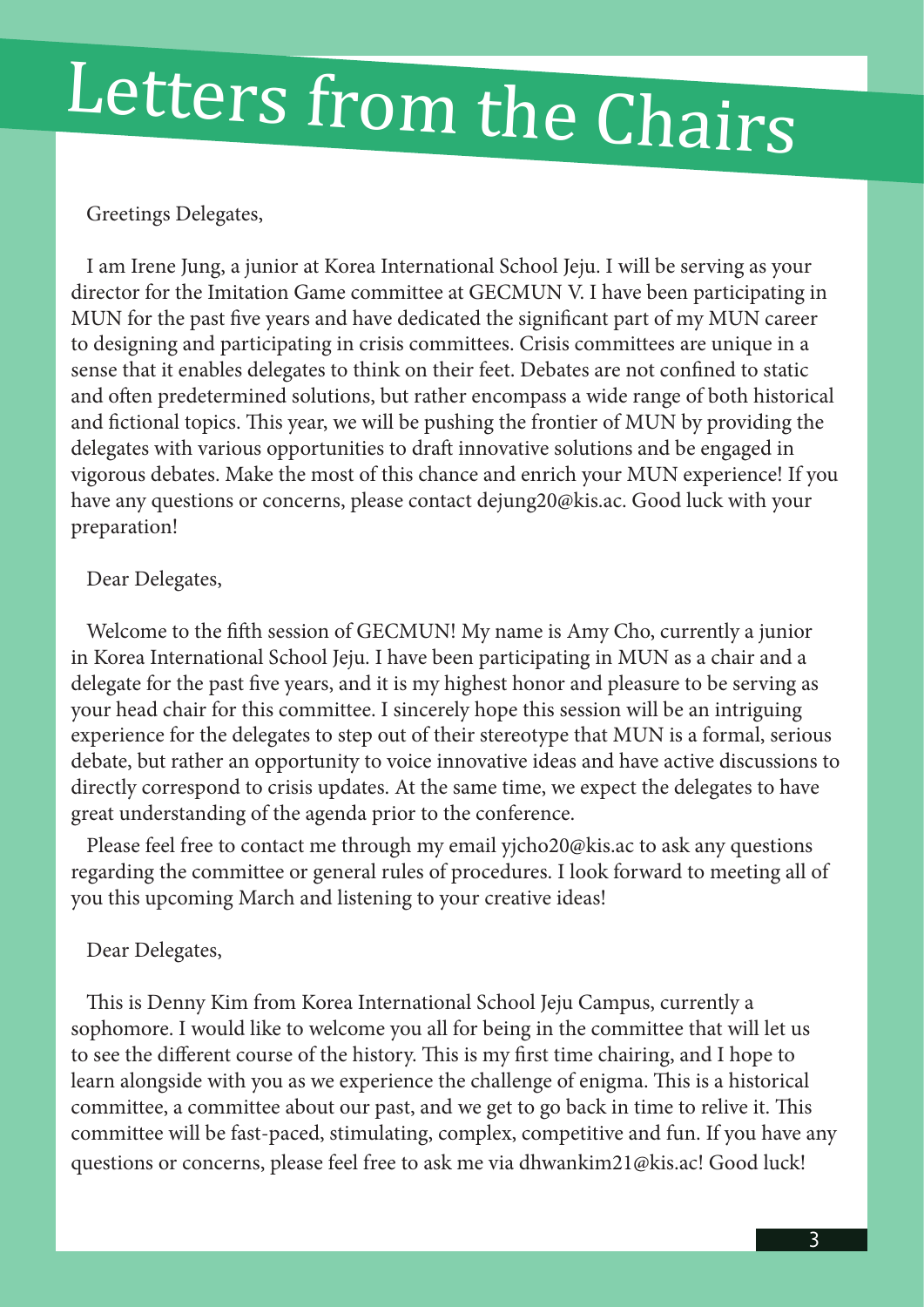## Introduction

This committee is based on the movie The Imitation Game released in 2014. In 1939, Winston Churchill of Great Britain secretly assembled a team of codebreakers to break the infamous German code called the Enigma. Consisting of the most intelligent scholars, the team continuously attempted to decode the Enigma and defeat the German forces. During this process, the codebreakers worked under the supervision of the government and MI6 whose primary goal was to win the war as soon as possible. The codebreakers and the government officers faced numerous challenges as they undertook in this task: the complexity of the Enigma, lack of consensus regarding the method to tackle the code, shortage of budget, and continued attacks from the Axis Powers. Delegates must overcome these obstacles and gain victory for Great Britain and its allies.

## **Basics**

## Delegates:

The delegates will be playing the roles of the British citizens working together to defeat the Axis Powers. The characters are divided into two primary categories: the codebreakers and the government officials including those from MI6. While some roles are based on the real, historical figures, some are created by the director and the chairs for the sake of this committee. Yet neither role is more advantageous than the other; if you are assigned with a historical character, gain as much information as possible through research, and if you have received a fictional character, use your imagination to the fullest extent to play with your role. Keep in mind that the most important factor is to adhere to the historical setting and to argue in the perspective of your character.

## Goal:

The ultimate goal of the delegates is to win the war. To achieve this goal, delegates must find various ways to defeat the Axis in the perspectives of their characters. The codebreakers must propose the best way to decode the Enigma and communicate with government officers, and the officers must make decisions that would best satisfy the needs of Great Britain and end the war as soon as possible in an effective manner.

## Setting:

The committee will progress from June 30th, 1940, when Adolf Hitler had successfully invaded France and the Low Countries – Belgium, Netherlands, and Luxembourg. France was damaged significantly, and by then, Adolf Hitler had already invaded Denmark and Norway and established the military bases from which he resisted the British naval force. At the start of the committee, everything that happened before June 30th, 1940, will be considered real events. However, it will be assumed that none of the events that occurred after this date had not happened at all. Delegates must refrain from referring to those events, but instead should rewrite history from that point onward.

The committee occurs in Bletchley Park where the codebreakers are working in secrecy. (See map of England).

## Crisis Updates:

This committee will be constantly updated with a new crisis. The types of these crisis will vary widely from the German attacks and the conflicts between allies to the shortage of budget and the existence of spies. Delegates must react to the crisis spontaneously through either public directives or private directives.

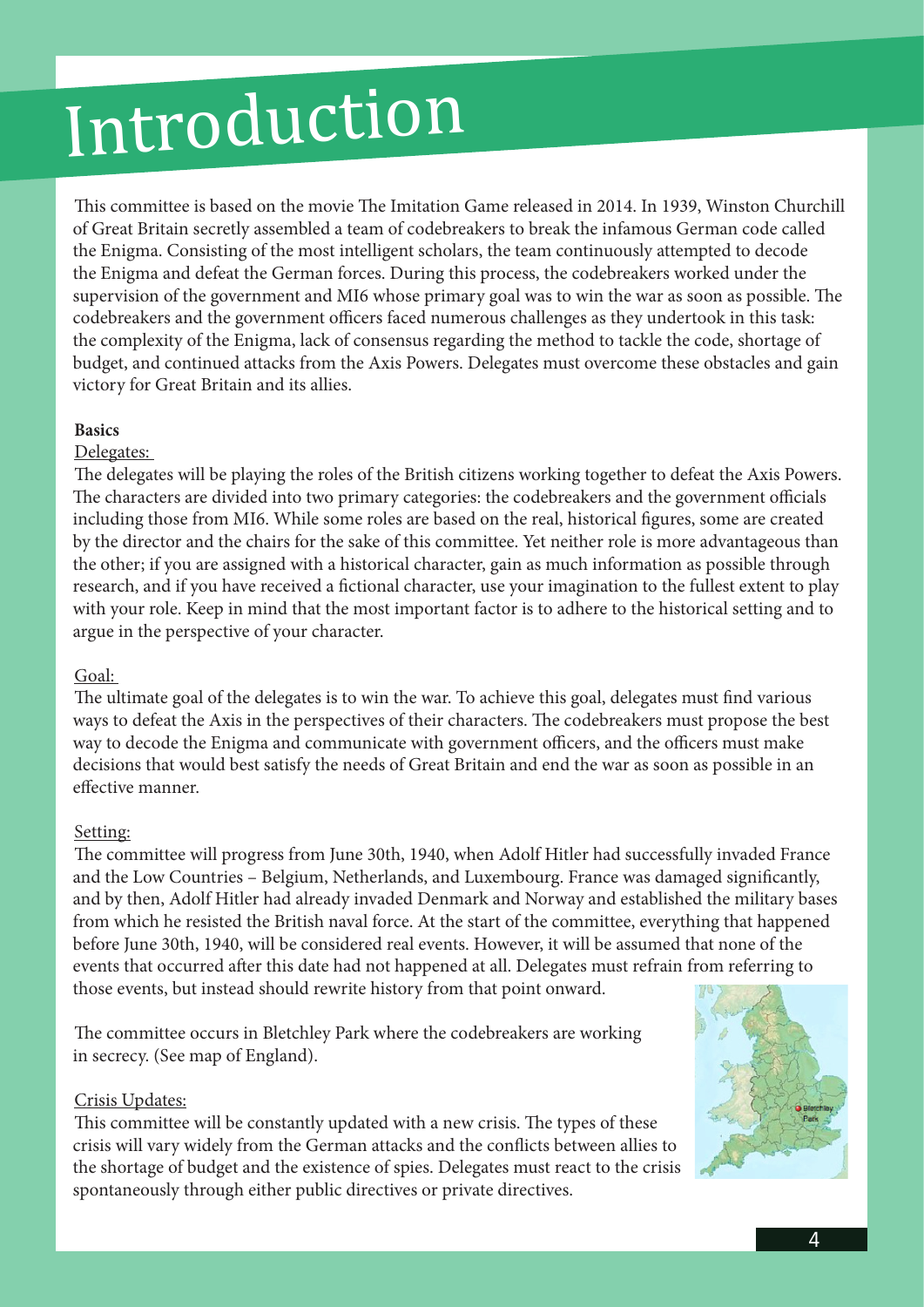## **Definition of Key Terms**

## THE ENIGMA MACHINE

A series of electro-mechanical cipher machines developed by the German engineer Arthur Scherbius at the end of World War I. It was used by several countries to protect military and diplomatic communication. Nazi Germany utilizes it during World War II. The German model that Hitler used

was known to be the most complex among all the models.

## The Triple Alliance

A secret alliance between Germany, Italy, and Austria-Hungary formed in May 1882. It was one of the main fighting forces during

World War I.



Poster of the Triple Entent made in Russia.

## The Triple Entente

An alliance of Great Britain, France Third Republic, and Russian Empire that was created in reaction to the formation of the Triple Alliance. In World War II, the Triple Entente opposed the Axis Powers.

## The Axis Powers

An alliance of the nations that fought against the Triple Entente in World War II. The key nations were Germany, Italy, and Japan. They allied to secure their expansionist interests against the Western European countries.

## BATTLE OF FRANCE

The German invasion of France and the Low Countries during World War II. It lasted for 46 days from May 10th to June 25th in 1940. The German forces successfully invaded France, Belgium, Luxembourg, and the Netherlands, expanding their territory to the Western Front. It was during this period that Italy entered the war—on 10 June 1940—and aided Germany. More than 90 thousand French soldiers died, and 68 thousand British soldiers died as well. This battle was fatal to the Triple Entente: Nazi Germany took the advance in the war.

Military Intelligence Section 6 (Secret Intelligence Service) The Secret Intelligence Service or the foreign intelligence service operating under the government of Great Britain. Formed in July 1909, it grew dramatically during World War I as it conducted various operations and gained a victory. At the period of this committee, it was led by Major General Sir Stewart Menzies, who also supervised the code-breaking project.



The poster of the Axis Powers. The faces of the leaders are shown.

## $U$ -boat

A German submarine used in World War I and World War II. More than 1600 British ships were hit by U-boat during the World War II, and about 500 American ships were also attacked and destroyed by Nazi U-boats during the same time. This shows how U-boat was so detrimental to the Triple Entente. This was the main reason why UK was so desperate with decoding the instructions of Kriegsmarine to the U-boats by Enigma – the reason for the existence of the Bletchley Park Hut 8.



The Enigma Machine (BBC History).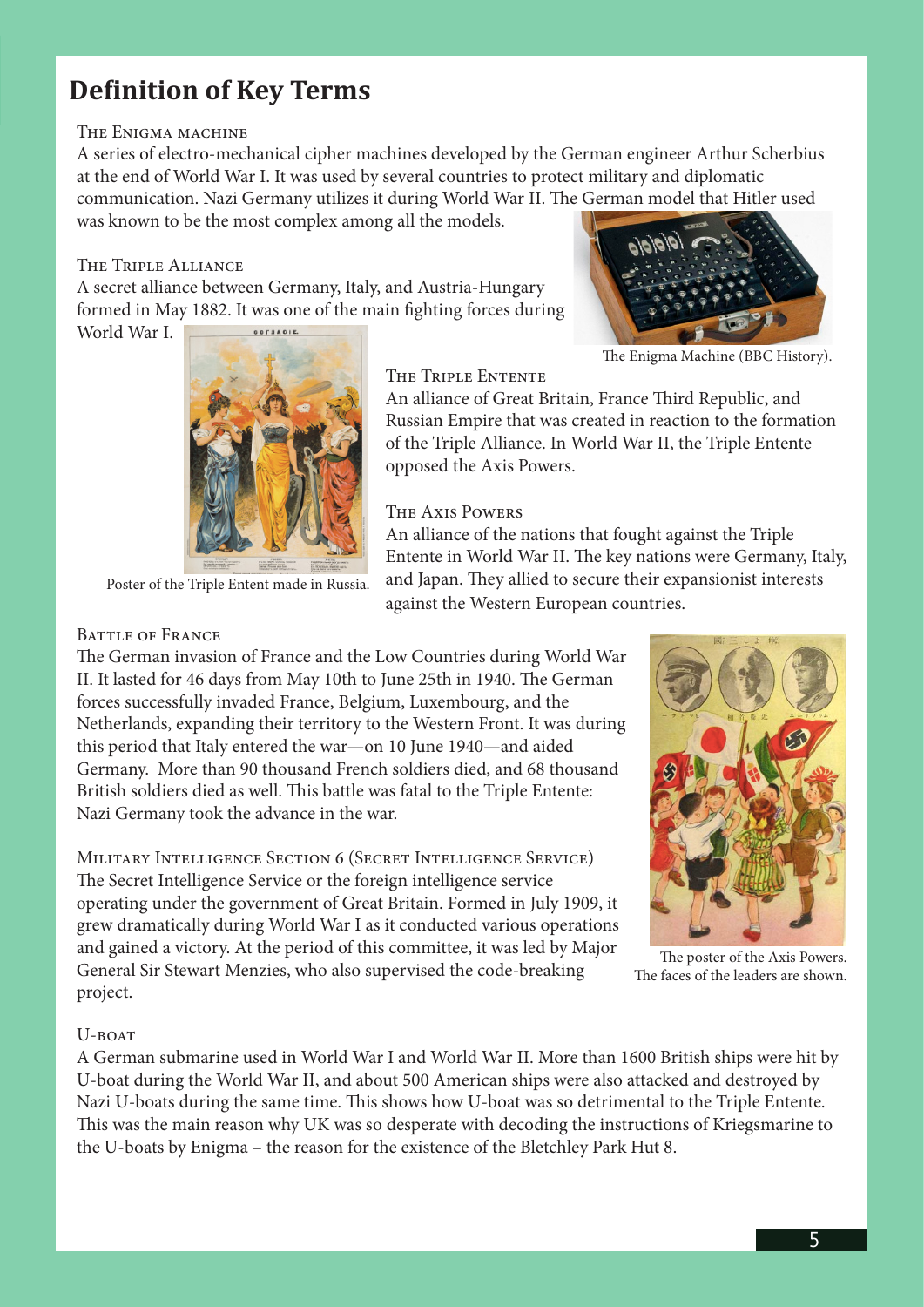## Information

## **Historical Background**

The assassination of Archduke Franz Ferdinand of Austria along with his wife Sophie by a Serbian nationalist ignited high tensions across Europe. Austria-Hungary blamed the Serbian government for the attack and used the incident as a justification to declare war. However since Russia supported the Serbian government and Austria-Hungary feared the involvement of Russia with its ally France, and possibly Great Britain, the country waited until it received Germany's support.

On July 5, 1914, German leader Kaiser Wilhelm II pledged his country's support for Austria-Hungary with a "blank check" assurance. 23 days later on July 28, Austria-Hungary declared war on Serbia, and peaceful relationships between European nations collapsed. Within a week, Serbia, Russia, Great Britain, France, and Belgium were lined up against Austria-Hungary and Germany. Later on, Bulgaria and the Ottoman Empire sided with Austria-Hungary to create the "Central Powers", with Italy, Romania, Japan, and the United States siding with Serbia to become the "Allied Powers."

After years of battles and conflicts, on November 28, 1919, Germany formally surrendered, and the Allied Powers claimed victory. The war officially ended with the signing of the Treaty of Versailles, mainly to reassign German boundaries and hold Germany responsible for paying reparations for the war.

Due to new military technologies and tactics such as the trench warfare and tanks, World War I brought groundbreaking levels of destruction, economic losses, and escalating tensions between nations. The total death toll, including military and civilian casualties, is estimated to be about 40 million, accounting the war as the deadliest conflict in the history. The war also contributed to political disruption and the collapse of Germany, Austria-Hungary, Russia, and Turkey as well.



WWI significantly destabilized Europe, and the political and economic stability in Germany led to the rise of Adolf History and his National Socialist German Workers' Party (Nazis). Hitler quickly consolidated power by rearming Germany, in violation of the Versailles Treaty and allying with Italy and Japan against the Soviet Union. In 1938, Hitler's troops marched into Austria and in the following year annexed Czechoslovakia. Moreover, in the same year on September 3, 1939, Hitler invaded Poland, and successively, France and Britain declared war on Germany, starting World War II.

The following months after Britain's declaration of war is referred to as the 'phony war,' as no military action was seen in the country. Germany occupied Denmark and Norway and swept through Belgium and the Netherlands with Hitler's blitzkrieg, or 'lightning war'. On May 10, 1940, Churchill, known for his military leadership qualities, was appointed as the British prime minister and offered an outline of his bold actions against Germany. On this day, Germany invaded France and the Low Countries, including the Netherlands and Belgium, known as the Battle of France.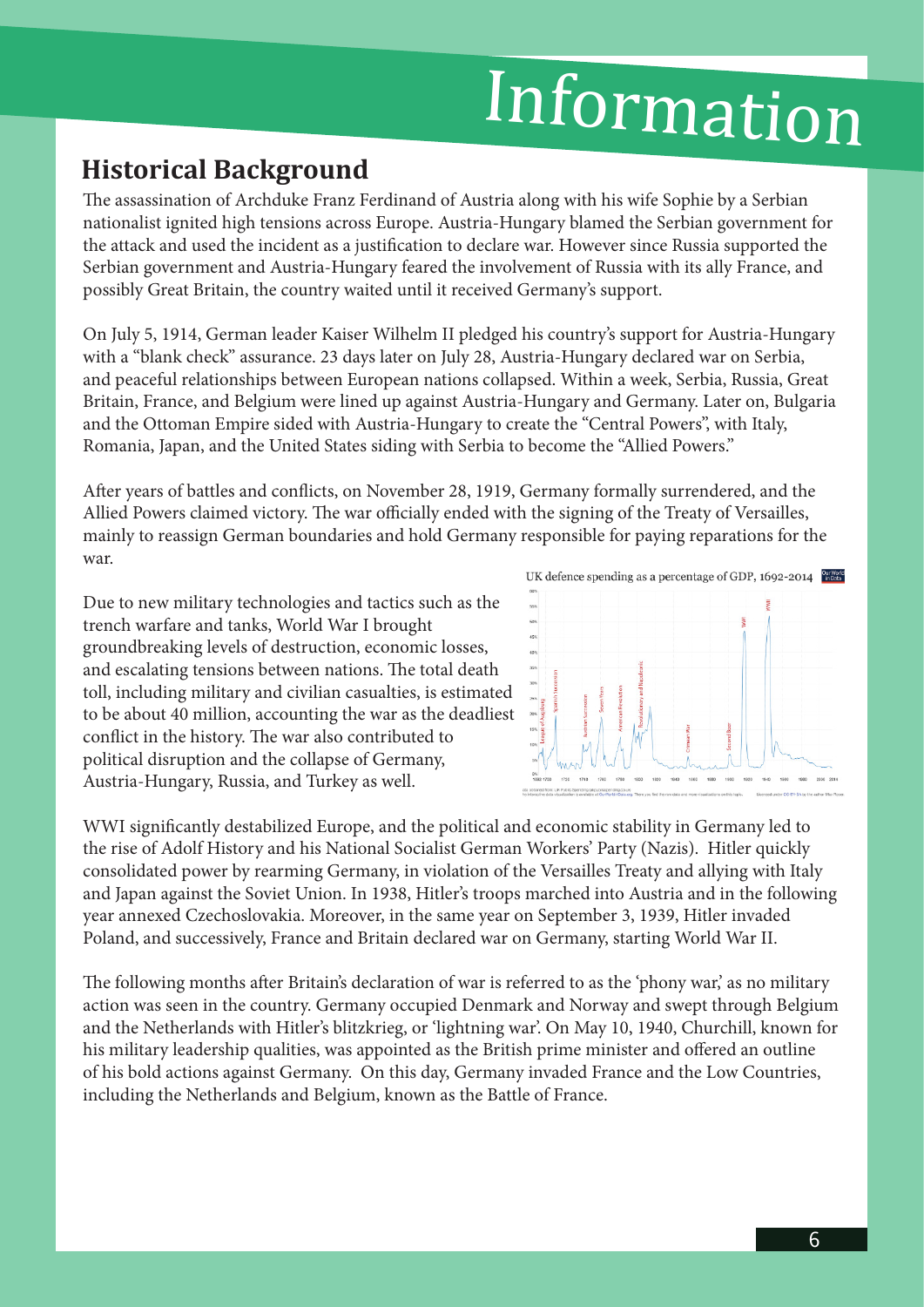## **World War II Timeline (since Violation of Treaty of Versailles)**



## **Main Agenda**

The first and foremost task the delegates need to perform is to come up with the best method to break the Enigma. The Enigma is infamous due to its complexity. It is devised by the Enigma machine that arbitrarily matches different letters. For instance, if the machine decides that H represents G, N represents A, W represents M, and U represents E, HNWU would mean GAME.

In order to decode the Enigma, one must know each and every combination of two different letters. Given that there is a countless number of possible combinations, it has been claimed that it's impossible to decode the Enigma. Every morning, Germany changes the setting so that new combinations would be created. This gives less than a day for the British code-breakers to ascertain the combinations.

Despite its near-impossibility to decode, it is crucial for Britain to succeed in solving the Enigma to win the war. There is limited time and budget given to the code-breaking team. In this committee, the code-breakers and the government officials must the make most of the provided resources and devise the best system to break the code.

The method that has been used up until now is to break the code manually, which is the reason why Winston Churchill authorized the recruitment of mathematicians and cryptologists. Some people claim it is best to continue utilizing this method while recruiting more experts so that it would be possible to decode the Enigma before Germany resets it. However, Alan Turing, a British mathematician, has proposed to build a machine that would automatically find out all the letter combinations. He claimed that they could spend the entire budget on machine development. As unconventional as it sounds, it has fueled an intense debate between the code-breakers, as well as the military officers.

The lack of budget is another problem that delegates must discuss. Since a bulk of the government's budget is spent on the armaments, there's a limited money that can be given to the code-breaking team. One of a few possible ways to tackle this issue is to reveal the existence of the project to Britain's allied nations—who are currently unaware of the project—and ask for funding. Another way is to reach out to some of the private corporations and ask for funding from them. If the delegates decide to take this course, they must determine which companies to ask for sponsorship and which deals to offer them.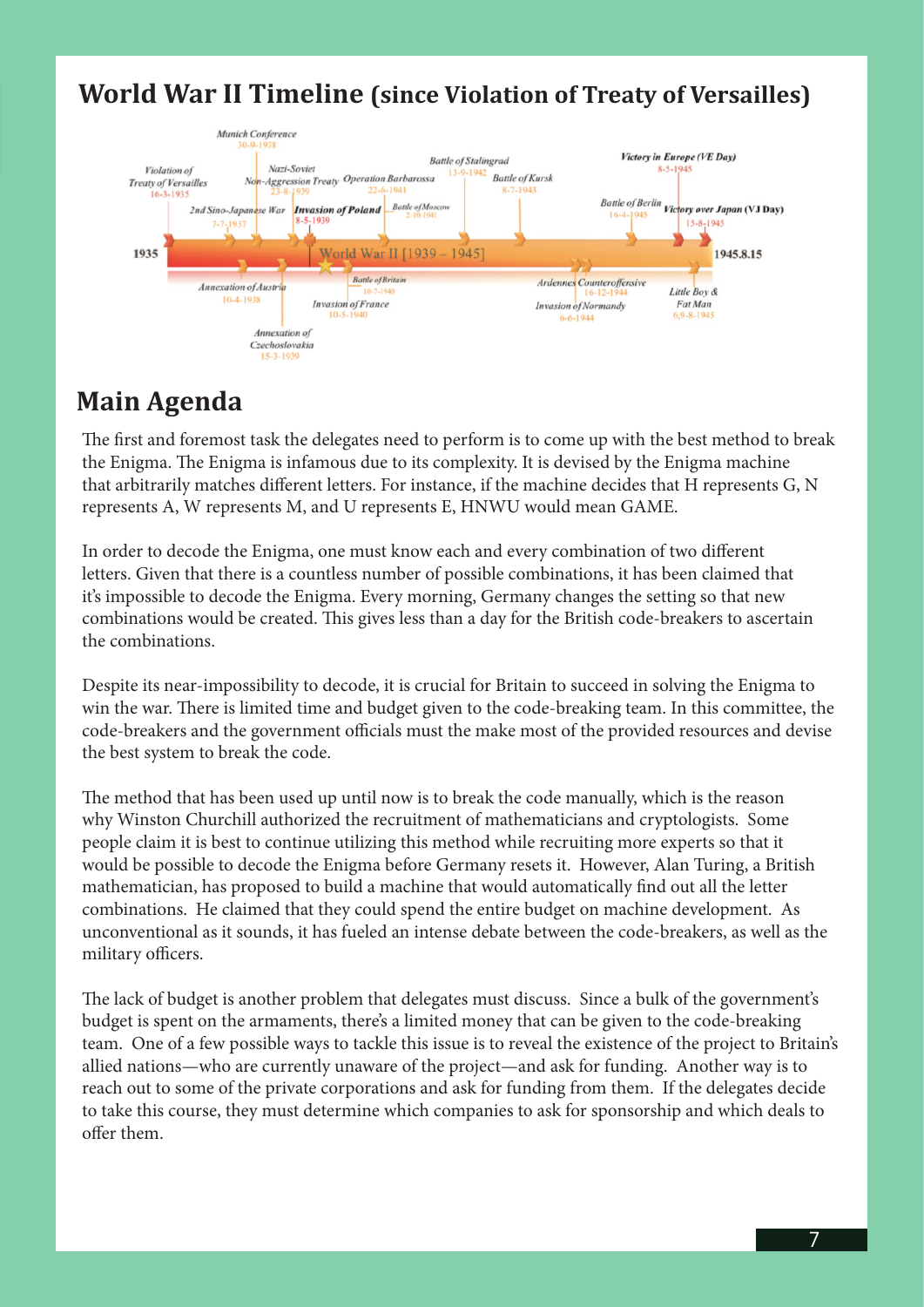While both methods are feasible, the delegates must consider all the risks that they involve. Informing the allied countries of the project can result in Britain losing its advantage in the war situation; Britain would no longer be able to monopolize the information they have obtained. Revealing the plan to private corporations is equally as risky, since the secret military information would be exposed to civilians. Due to these facts, some delegates would propose not to receive help from anyone. However, then these delegates would have to prove that it would be feasible for Britain to complete the project alone.

## Delegate Positions

## **Historical Figures**

## Conel Hugh O'Donel Alexander (code-breaker)

A British chess champion, and a deputy head of the Nazi Kriegsmarine Enigma Decoding Team – more commonly known as Hut 8 – of the Bletchley Park. His ability as a chess player, especially the ability to think logically, was appealing to the Government, and he was recruited for the decoding team. He had originally been appointed as the head of Hut 8, but Turing recently took his position; he is not the deputy head of the team. He prioritizes the efficiency in codebreaking and initially opposes the investment in the code-breaking machine.

## Joan Clarke (code-breaker)

An extraordinarily intelligent codebreaker as well as the only original female member of the team. She passed the recruitment test with her outstanding ability in solving linguistic puzzles and joined Hut 8. She thinks that Turing's project can be successful in decoding Enigma, and that it would be worth investing in the machine rather than endeavoring to decode it manually. Thus, she understands how Turing is working on his project, and she is the one Turing trusts the most. Considering that Turing does not really have that many allies in the Bletchley, Joan would be the only one having such a close relationship with him.

## JOHN CAIRNCROSS (CODE-BREAKER)

A British civil servant who became an intelligence officer. He grew up in a rich family, and studied in Cambridge – a stereotypical British elite in the 20th century. His impressive literary talents, which he showed when he was an undergraduate in Cambridge, helped him to be included in Hut 8. He is most close with his elite friends who also work in British government: Military Intelligence section 5, Military Intelligence section 6, and Foreign & Commonwealth Office.

## PETER HILTON (CODE-BREAKER)

A young, fresh undergraduate from Oxford, currently majoring in Mathematics. In 1940, he enlisted in the military with this brother, but was soon recruited as a codebreaker in Bletchley park due to his reputation as a mathematics scholar. His brother is still working in the British Navy, as a crewmember of a ship transporting supplies from the United States of America to the United Kingdom, across the Atlantic.

## Stewart Graham Menzies (military/government officer)

Chief of Military Intelligence Section 6, a military intelligence section that publically does not exist, but internally does. It is a military organisation of the UK and is mainly in charge of getting the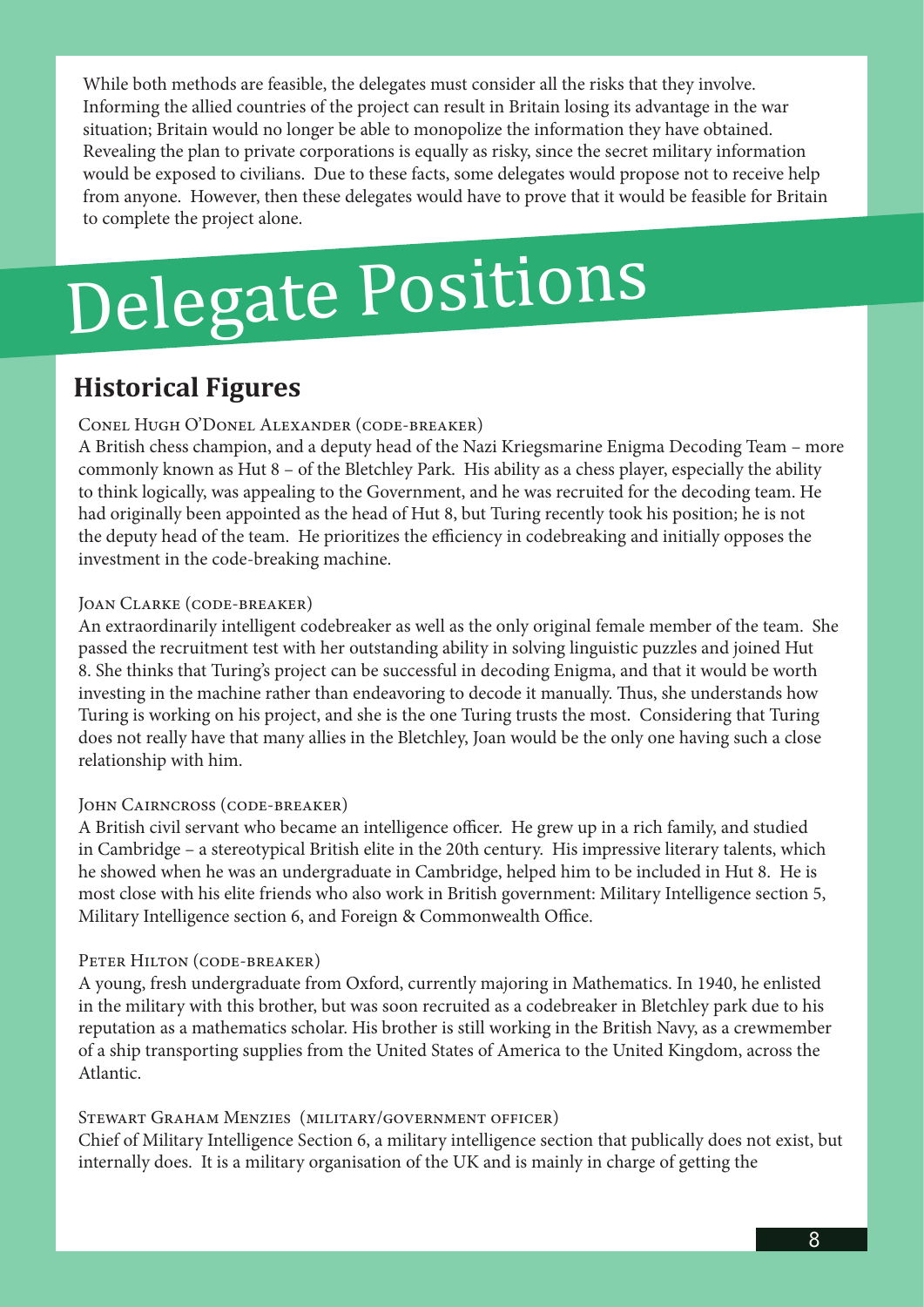information of enemies to defend the British soldiers and the soldiers of allies as well. Stewart Menzies is the leader of MI6, and is the one who ignited the fire on this story. He suggested the British government to break codes of the enemies, and from this, he was able to gain immense power during the World War II. He proposed Project Ultra, which was all about breaking the German Enigma – the Hut 8. He called the intelligent elites all around the UK – to finish this war. He did not only think of ending the war, but sketched what the UK would need to do after the war. He is not strongly against the USSR and socialists, but, in fact, close to the USSR, even though he is the head of UK foreign intelligence.

## Lt. Alexander "Alastair" Guthrie Denniston (military/government officer)

A British codebreaker. First head of the Government Code and Cypher School (GC&GS), or Bletchley Park, which is a name originated from its location. He is the direct "boss" right above the Hut 8 team. GC&CS is where the "raw materials" from MI6 turns into "products" or useful information. GC&CS is always in hurry – if Bletchley Park fails to break essential codes in time, it will eventually lead to loss of thousands of lives. He is skeptical of the machine development and rather supports investing more time in human resources. Lieutenant got limited time. If there is no visible result being given by the Hut 8, he will not hesitate to dismiss the team, and destroy the machine. The only one who is over his authority is the PM.

## **Fictional Figures**

## Charles Richards (code-breaker)

A vice-chief of MI6 who works under Stewart Graham Menzies. His stance is similar with that of his boss, but he has a rather complex relationship with Menzies. He prefers to make independent decisions rather than relying solely on Menzies. He does not always represent the interests of MI6, for he has his own ambition. He has been in contact with the agents working in Hut 8, and has access to the intelligence from them. He was born in the US, and studied at Linguistics at Yale University.

## Keith Furman (military/government officer)

A prominent military officer who is known for great military tactics. He served as a divisional commander within the British Expeditionary Force. From 1926, he served as the Chief of the Imperial General Staff (CIGS), a professional head of the British Army, and is currently occupying this position. He frequently has disagreements with the ideas of the officials working with him, especially when it comes to the code-breaking and intelligence, since it might directly affect the tactics and battles. Also, he is focusing on the fact that there are already more than thirty thousand British soldiers sacrificed in battles while the nerds are working on weird machine which they claim to work efficiently in codebreaking. He would be pretty sure that manufacturing ten thousand Spitfire airplanes would be more helpful than building one gigantic calculator.

## CATHERINE WATSON (CODE-BREAKER)

A female code-breaker who joined the Bletchley team two months later than the others. She studied in Germany for 3 years, thus fluent in German, and then came back to her hometown of London to attend Cambridge to study Linguistics. Before joining the team, her occupation was a class assistant in a History course at Oxford. She is not a genius, but a diligent and clever woman. Her daily routine is to drink tea and read the newspaper every morning – no doubt she loves to complete crossword puzzles. As another female codebreaker, Watson and Joan Clarke have sympathy for one another. They often share information and inspirations which might be able to help the team when at an impasse.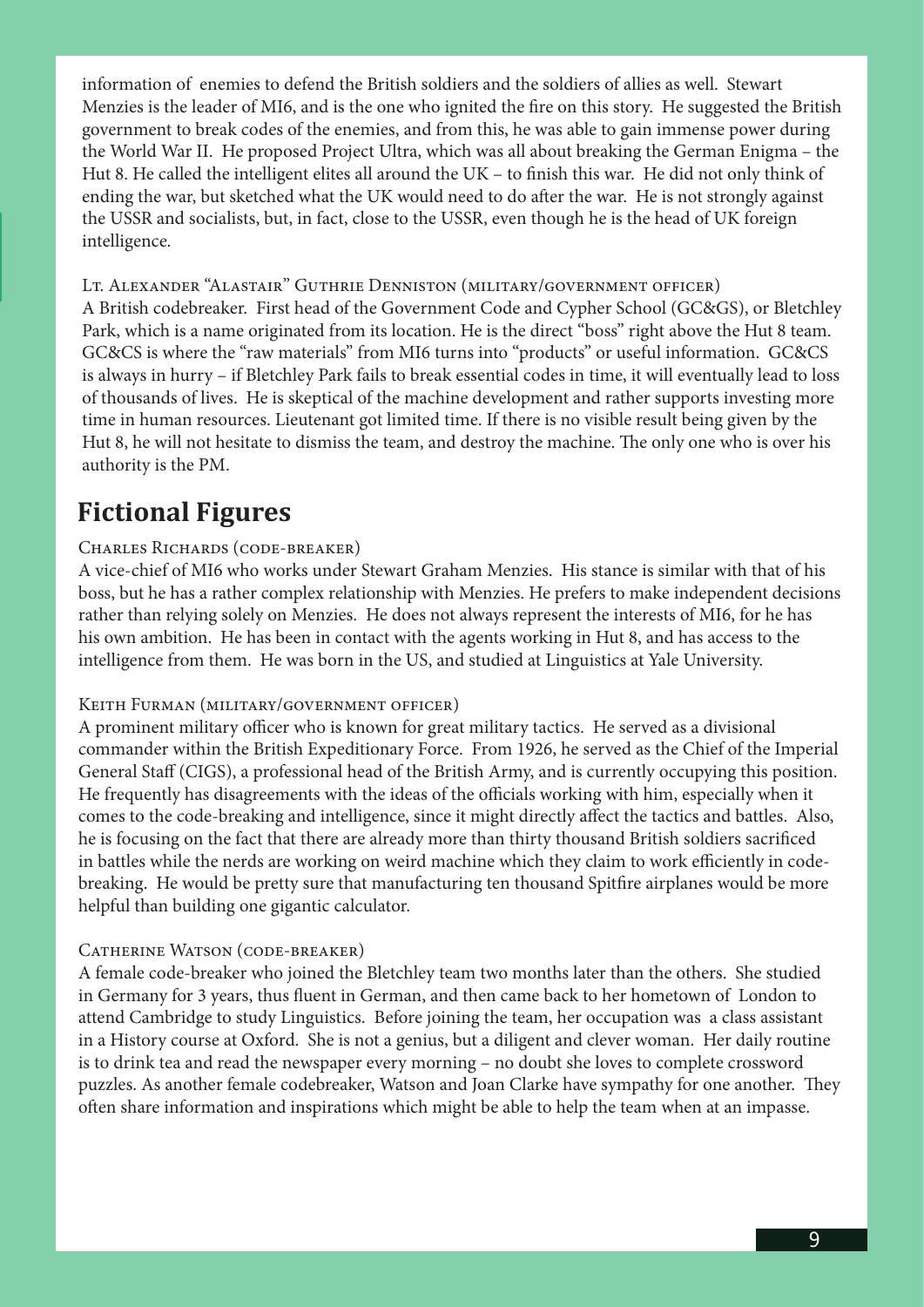## William Sussex (military/government officer)

An officer working in the Foreign and Commonwealth Office. He works in the section managing the relationship between the allies, thus is very essential to the cooperative operations. He was an agent working in MI6, but was recently told to move to his new position. He is now the bridge between the military sections and the foreign affairs sections of the government. He checks what the Bletchley code-breakers do day by day; it is a bit boring task, but the government is just being careful, trying to minimize the leakage.

#### Elizabeth Caines (military/government officer)

An agent in MI6 who works in the Foreign and Commonwealth Office, the section of government in charge of managing the relationship between the members of the Triple Entente. Only MI6 and other military officials, such as Menzies or Lt. Denniston, are aware of the fact that her father is in fact from the old Russia. Her main task as an English agent is to gather information about the Wehrmacht (Nazi military) and hand it to the British army. Recently, there have been several reports being sent up to higher offices, that she seems to be the one leaking the army intelligence to Germany and USSR. However, she is a useful agent for all those nations – UK, Germany, and USSR – since she is a good source of information in wartime.

#### Nickolas Carmichael (military/government officer)

A World War I hero who played a significant role in arming and organizing the British forces during the "Phoney War". He fostered a spirit of unity within his troops, and was inventive with both tactical and strategic operations when dealing with enemies. Later appointed as the Commander in Chief and held responsible for Britain's frontier defences. He is the one who needs the information the most, not to win the war, but mostly to save the men under his command. He feels a responsibility as the one in command, and does not want to see the loss of more lives in this long, bloody war.

#### George Perry

A technological officer on Supermarine, which is the corporation manufacturing the Spitfire, the main aircraft of British Royal Air Force (RAF). He is an American who moved to London when he was twenty. With his talents in engineering, he assisted in the development of the Spitfire. He is under heavy pressure because his factories are reaching their production capacities as the war is continued. All he wants to do is to finish the war as soon as possible so that he can go on a vacation. He is familiar with machines, and he advocates the use of machines in code-breaking. He also maintains a close connection with America.

**\*NOTE:** The director may play any roles if needed. Delegates who wish to contact the characters that are not listed above can send a private directive to the director, addressing her as whomever they want her to be. The roles that director can play include—but are not limited to—Alan Turing, Winston Churchill, and Adolf Hitler.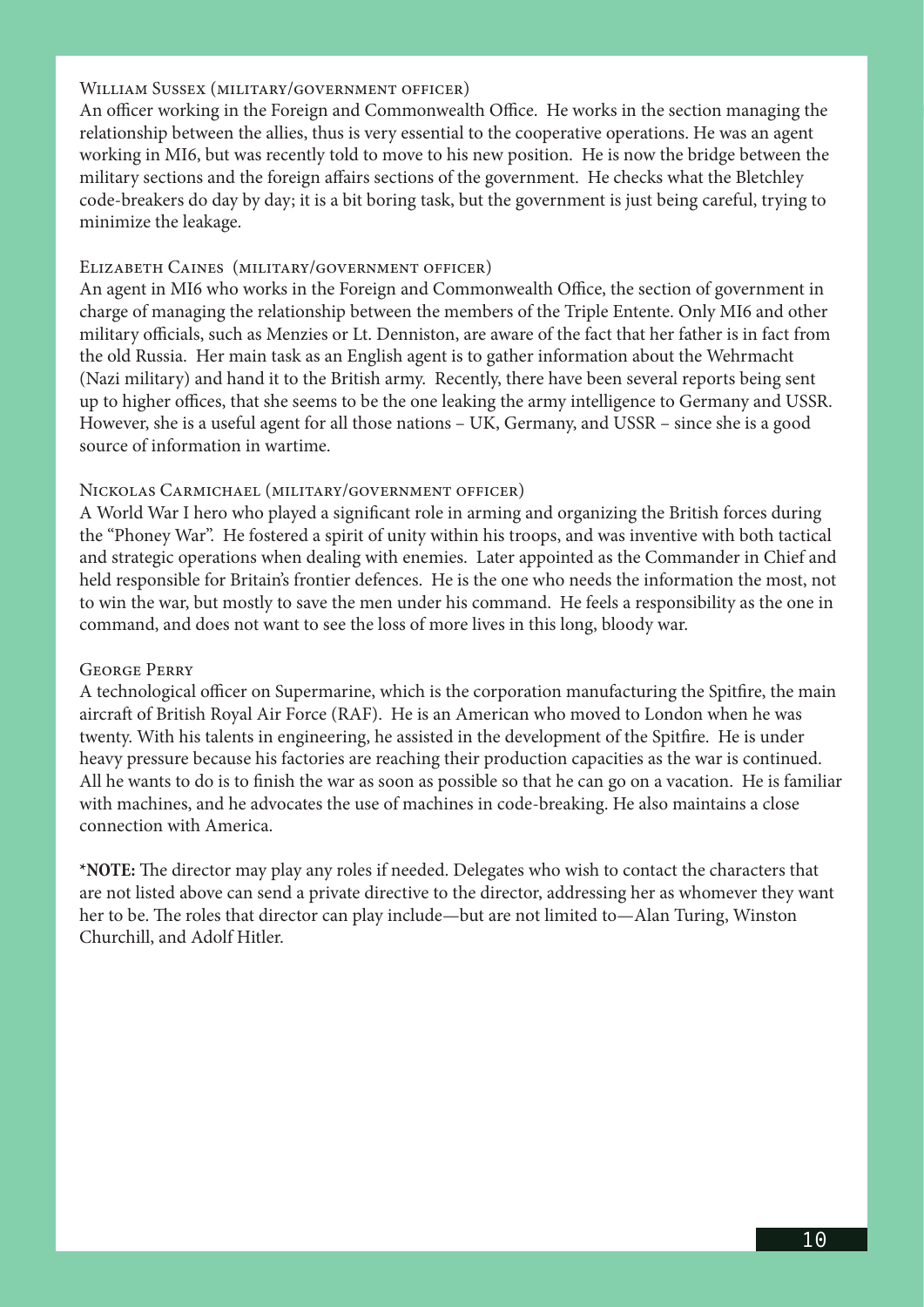# Questions to Consider

- What are the pros and cons of investing the federal budget in human resources or in machine development?
- In what ways should the budget be collected? Would it be more beneficial to receive funding from private corporations? What are the risks of involving non-government organizations?
- What will be the potential threat to the code-breaking project?
- Is it essential to share the information the team has gathered with the allies? How should Britain manage its relationships with its allies?
- How will we secure the secrecy of the code-breaking project?
- What would be the actual benefits of breaking the codes?
- Is decoding the Enigma the only way to end the war? What would be more beneficial choice for UK and the Alliance?
- Why were the Polish people not able to finish the decoding? Would they be helpful?
- What were the codes used before in history (WWI, or even before)?
- When would be the best time to attack back and defeat Nazi Germany?
- There are a lot of people dying due to the attacks by the Axis Power: SHOULD WE KEEP ON MEDDLING WITH THE CODE?